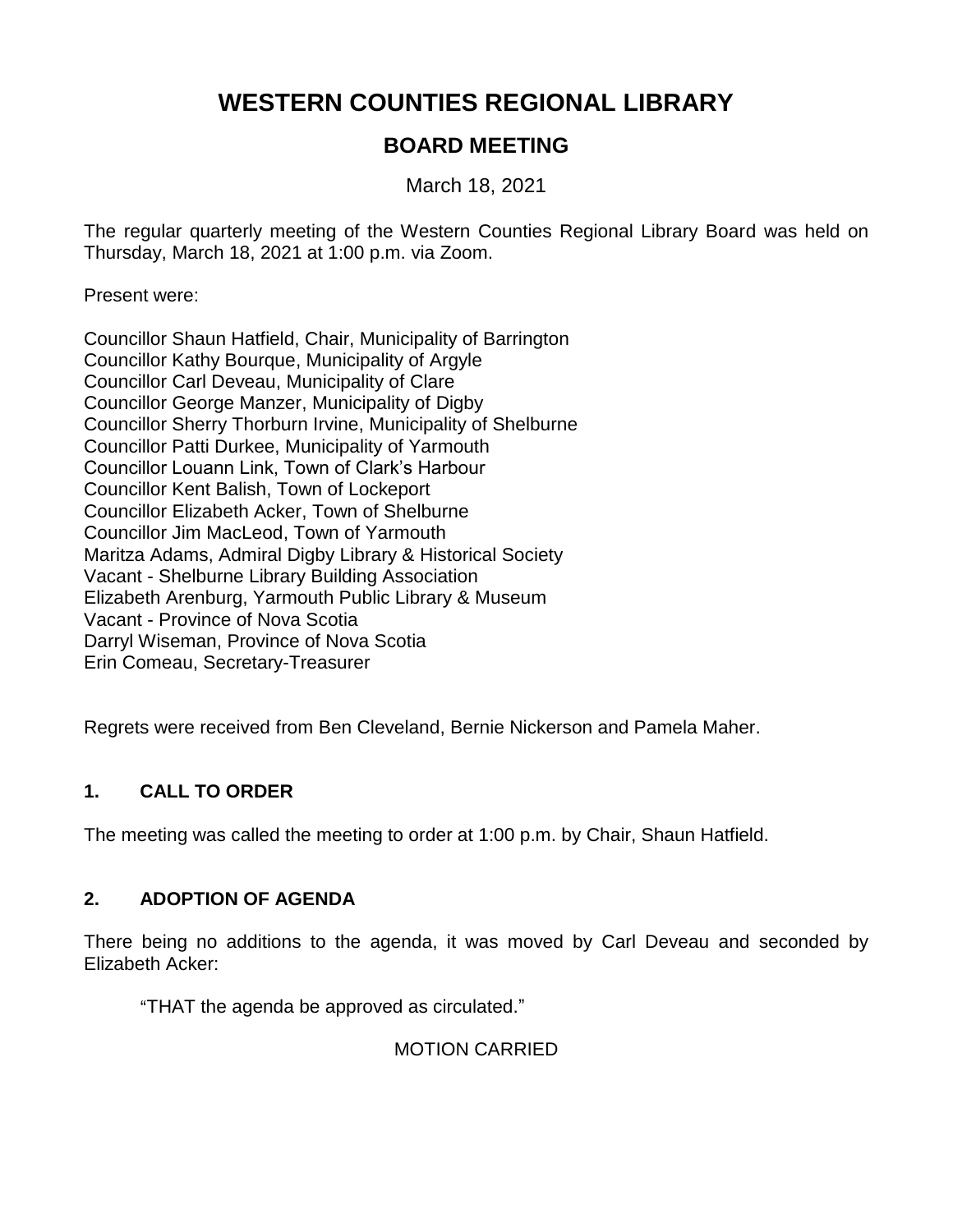## **3. MINUTES OF THE PREVIOUS MEETINGS**

The minutes of the December 10, 2020 meeting were circulated. It was moved by Kent Balish and seconded by Patti Durkee:

"THAT the minutes of the December 10, 2020 board meeting be approved as circulated."

## MOTION CARRIED

## **4. BUSINESS ARISING FROM THE MINUTES**

4.1 Appointment of a LBANS Representative

The Chair reported that former WCRL board member Doris Townsend continues to represent the library board on the LBANS Executive, and that she needed to be replaced by a current board member. It was moved by George Manzer and seconded by Patti Durkee:

"THAT Sherri Thorburn Irvine represent WCRL on the LBANS Executive Committee."

## MOTION CARRIED

#### 4.2 Personnel Committee Change and Terms of Reference

Erin reported that she will provide draft terms of reference for the changes to the Personnel Committee at the June meeting.

#### **5. CHAIR'S REPORT**

Shaun Hatfield reported that he recently participated in a diversity training workshop for library board members and found it very informative. He also reported that thanks to an idea from Darryl Wiseman, a thank you card, individually written by Shaun, and a fruit basket was sent to each branch library as well as one to Headquarters' staff and one to Management staff. He has since received notes of thanks from various branches. He then thanked Yvonne for arranging for the ordering, pickup and delivery of thank you cards and fruit baskets.

## **6. DIRECTOR**=**S REPORT**

Erin Comeau reported that the library is still on track as per the Library Re-opening Roadmap, Phase 4. In-person programs resumed as well as limited partnership programs. Erin plans to meet with building owners next month to discuss community room rentals. Public Health measures remain the same. Once Headquarters' renovations are complete, the search for a bilingual Program Services Manager will resume. Other areas of focus for Erin include the negotiations for a new collective agreement, review for CUPE employees job classifications, a new Strategic Plan and following that, a new brand and logo. Erin also reported that all staff and board members should have participated in a Diversity & Inclusion Awareness workshop by mid-September.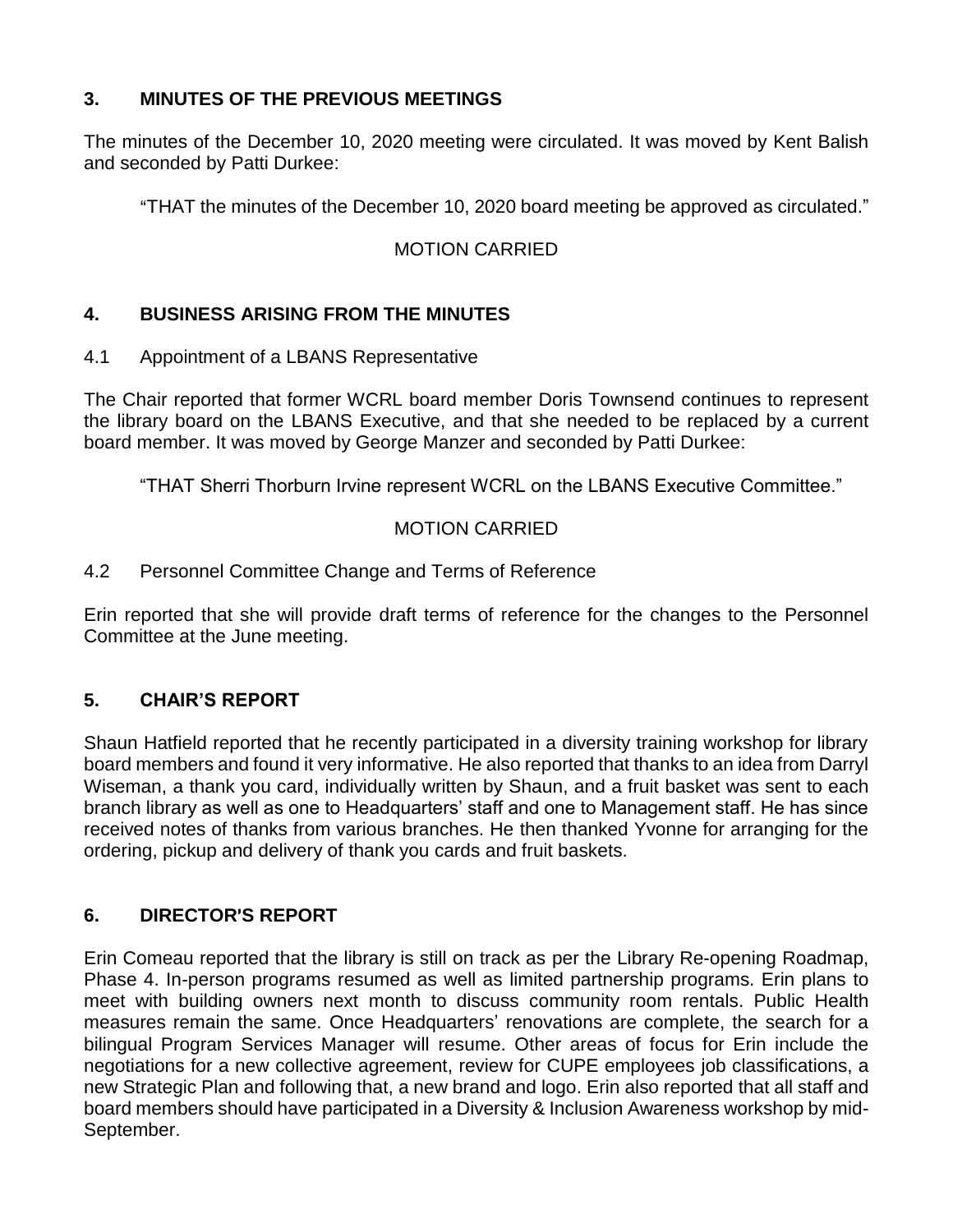## **7. AUDIT, RISK AND FINANCE COMMITTEE REPORT**

Darryl Wiseman, Chair of the ARF Committee, reported that the committee met prior to today's board meeting to discuss what to do with monetary donations when they are not specified. It was moved by Darryl Wiseman and seconded by Jim MacLeod:

"THAT all unspecified donations not required for the board to meet its annual fundraising goal of three per cent of its annual budget be placed into the Literacy Legacy Fund account to help the fund to continue to grow."

## MOTION CARRIED

## **8. FINANCIAL STATEMENT**

The January 31, 2021 Financial Statement was circulated. It was moved by Darryl Wiseman and seconded by Kent Balish:

"THAT the January 31, 2021 Financial Statement be approved as presented."

## MOTION CARRIED

#### **9. NEW BUSINESS**

9.1 Policy – Recommendation for change

Erin Comeau presented a policy change request to change nomenclature from program (room) to community (room). It was moved by Kathy Bourque and seconded by Elizabeth Arenburg:

"THAT the change in nomenclature from program (room) to community (room) be approved."

## MOTION CARRIED

#### 9.2 Strategic Plan

Erin Comeau noted that the library's 5 year Strategic Plan expired in 2020. She asked whether she should budget to hire a facilitator in the 2021-2022 budget. It was moved by Elizabeth Acker and seconded by Carl Deveau:

"THAT the library budget in the 2021-2022 fiscal year to hire a facilitator to do a Strategic Plan."

## MOTION CARRIED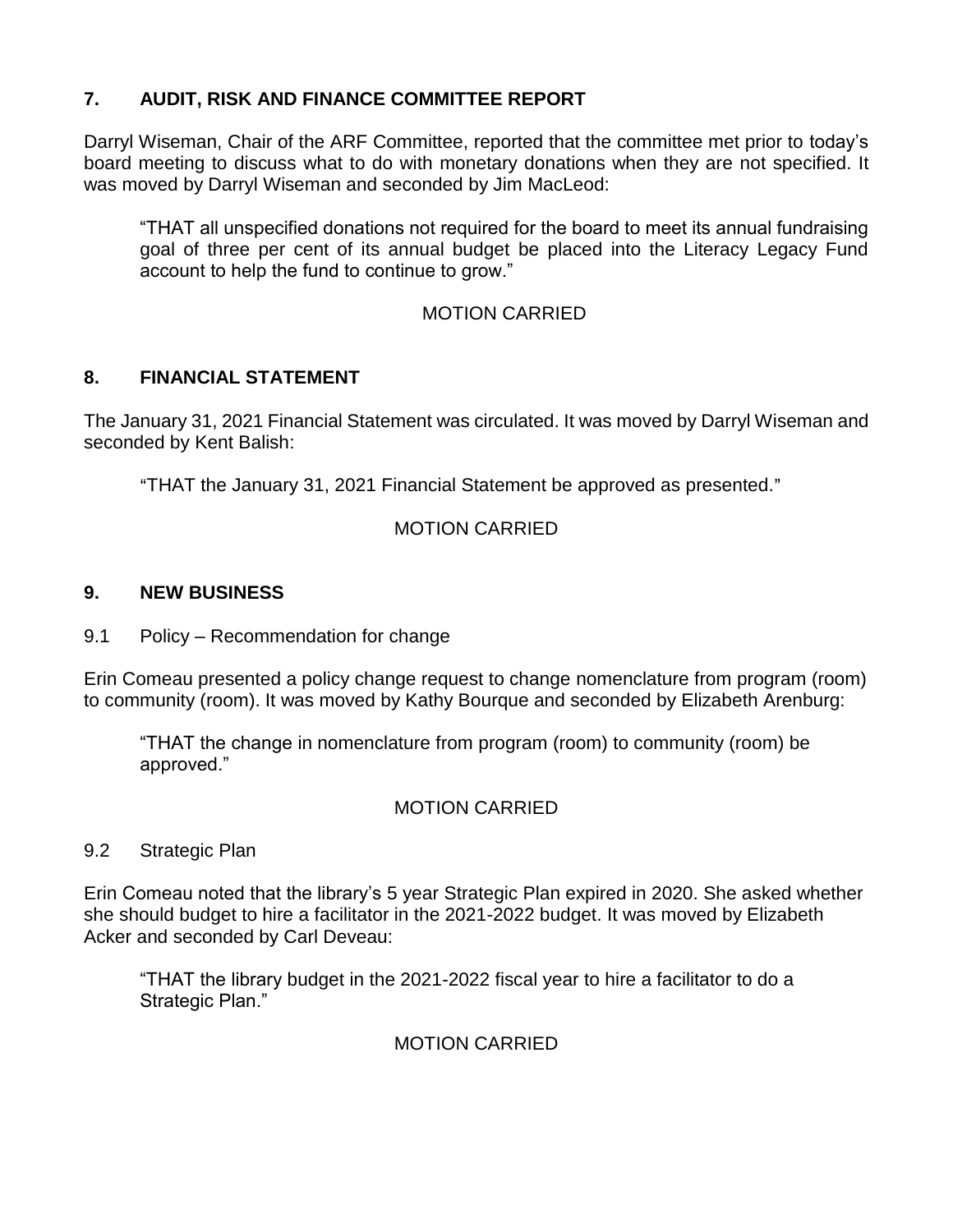## 9.3 Library logo & branding

Erin Comeau recommended that once a new Strategic Plan is developed and approved, the board look at refreshing the library's logo and branding. It was moved by Patti Durkee and seconded by George Manzer:

"THAT the library budget in the 2021-2022 fiscal year to refresh our logo and branding."

## MOTION CARRIED

#### 9.4 Municipal Funding

A lengthy discussion was held on the municipal contributions for 2021-2022. Erin noted that she is uncertain whether municipalities were given notice for their funding to libraries but she expects municipal funding to be the same as was in 2020-21. The new funding from municipalities will be needed in order for the library to meet living wage standards for all of its employees. It was moved by Patti Durkee and seconded by Jim MacLeod:

"THAT the board write to the Provincial Government insisting that municipalities adhere to the new funding formula."

#### MOTION CARRIED

It was moved by Sherry Thorburn Irvine and seconded by Carl Deveau:

"THAT the board write a letter to all municipal units asking that they consider contributing according to the new funding formula if they haven't yet been advised to."

## MOTION CARRIED

It was moved by Darryl Wiseman and seconded by Sherry Thorburn Irvine:

"THAT the board write a letter to LBANS President, Alex Morrison asking LBANS to send a letter to the Provincial Government supporting municipal units paying libraries according to the new funding formula, and that all regions receive a copy of the letter."

#### MOTION CARRIED

#### 9.5 Future of LBANS

Erin Comeau indicated that all library board members are part of LBANS and that each region has a representative on the LBANS Executive Committee. She will meet with Sherry Thorburn Irvine, the new LBANS Executive member, to discuss LBANS activities. After reviewing the February 17, 2021 LBANS meeting minutes, it was moved by Kent Balish and seconded by Carl Deveau:

"THAT a letter be sent to LBANS expressing WCRL's support for LBANS to continue, and that LBANS's By-Laws be revisited to ensure LBANS activities are aligned."

## MOTION CARRIED